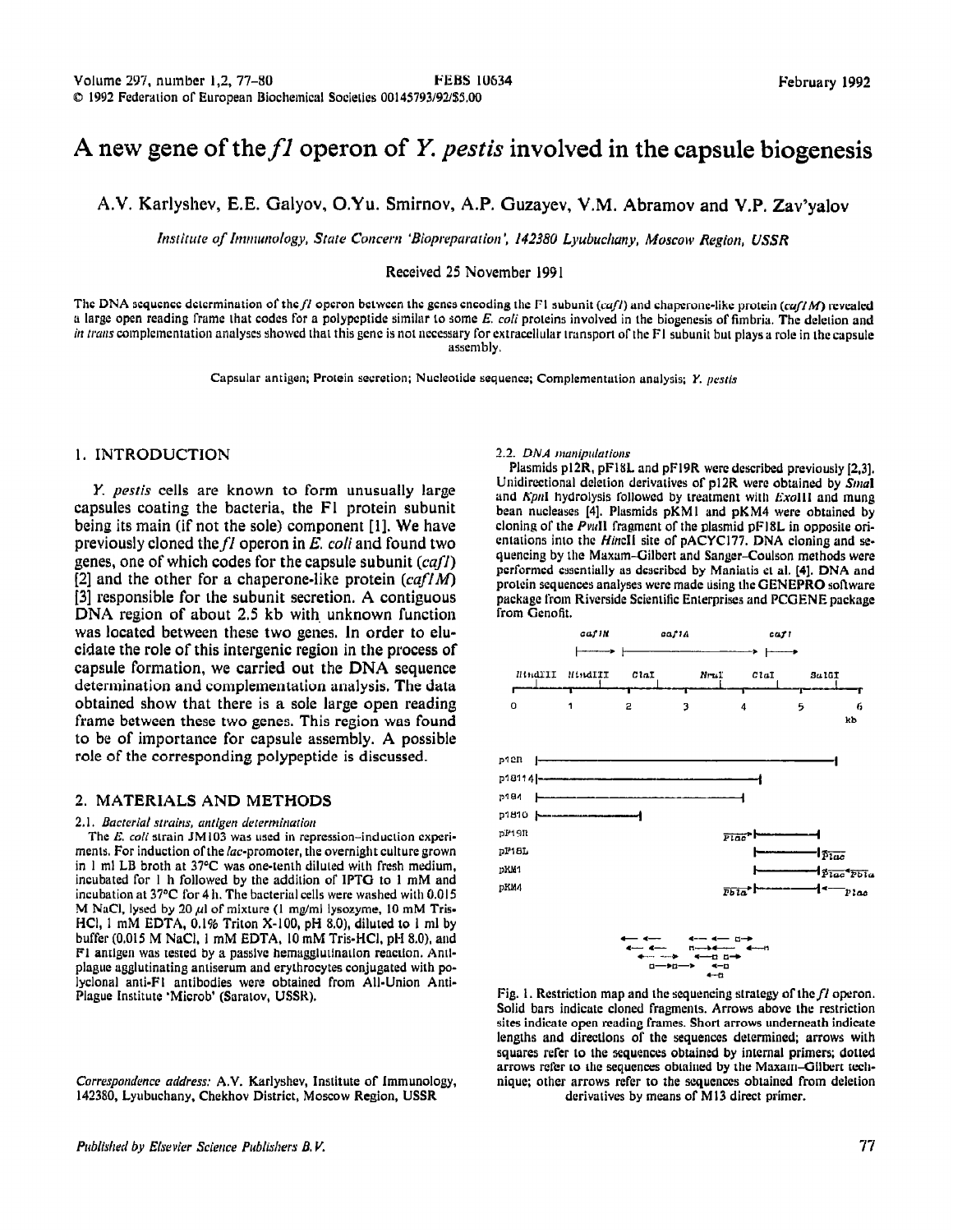$^{M}$   $^{C}$   $^{C}$   $^{C}$   $^{C}$   $^{C}$   $^{C}$   $^{C}$   $^{C}$   $^{C}$   $^{C}$   $^{C}$   $^{C}$   $^{C}$   $^{C}$   $^{C}$   $^{C}$   $^{C}$   $^{C}$   $^{C}$   $^{C}$   $^{C}$   $^{C}$   $^{C}$   $^{C}$   $^{C}$   $^{C}$   $^{C}$   $^{C}$   $^{C}$   $^{C}$   $^{C}$   $^{C}$   $^{C}$   $^{C}$   $^{C}$   $^{C}$ UGhC"C"CA!Ph(l'ALYIYL'~L'(IIIIACll'hC'PATUC~"~0A'PAC"AATA~l'~UGA~AllAOTA'PAaAT '~Ca~~AAACAn"llOC~~ACC0A""AATAOaCCACAOAACaA~TAAUAAACTC"~~"ACACO 1380  $\parallel$ OHAA<br/> $\parallel$  V $\parallel$ D $\parallel$ G $\parallel$ N $\parallel$ T $\parallel$ P<br/> $\parallel$ R $\parallel$ L $\parallel$ E $\parallel$ K $\parallel$ I<br/> $\parallel$  K $\parallel$ AATGGTCCAAA<br/>ACATAA 240 AAAA 240 AAAA 240 AAAA 240 AAAA 240 AAAA 240 AAAA 4534 AAA 4534 AA 1,: I. L d 1' C I; S S I; Q L '5' K Y a :C ll I II lIAAiJIPC'l'L'TlIG~:CA'J'"CC~l'A~~CATCI~l"IACAA~l"llaACAAA"'llA'L'COCA'l"~0A~llATA"AT :Ei S C Y RKN Y W RDS R S TTS P S Y" <sup>520</sup> AOlllC"CTACAOA~~Al"aU~'~CACAaTAaCAOOACMCTTC~~~~C~~GTAUUC 15fiII AAA~~A~J!C~~~A~~~~~~AA~~AAA~~'CTC~~'AUA~A"CAAT~TC~T~~UAT'~TA~~"~A~OAATACCA 'L'/ITAACCA~~'T~~~~lu~T~~~AAT~CTA~l'0ICAl~~0AC~~TMA~lu~ATCGAA0ACACA0AA~~ lG20 ~I~~l:~~ITI'~A'POAA'I'TA'I'AA'l'AClIAACA'~I'Cl:A~~ACAAllAAAA~\*~0A0A0AAU~A"UCAAO 540 C,hT00TAACACT1~CCCATOAG~ThGG~0T"TACG~T~MG~CT'~5A~COCCAATT~~AC ID00 'I'C'~C!CaIIAC'L'C'J'!PA'~'~A'~~iCTCAC!P'PUCAACC~G~A'~'PAAACA~AUC~UGff~~~GC0C~"~~ 600 1'00UAC"TTCGC"AAC0'~~~AAT~~~AAA~~~CAUAAAATATACCTCCAATCCAC~aAAT 1060 I: **;j L' T !:** W VI K " Q U W 0 It S y' :[ Y A P L'lITAG1Yl'~hACCTCATli~~l:"AAA~AACAAU"ATO(ICA"C~'CllTA~~A~~~~ATCC00AO TEAGATIEAARA GARAII ILAA ARAB ERA ARABERTAAN ARABA AGAHA AGAA AFRAA AGGA AFRAA AGGA AFRAA AGGA AFRAA AGGA AFRA P V I, 11 D 01 Y 'I V & M II I, V P S 0 P F F 300 P I P Y R<br>GAGG!!!!!!!!AAGAGATQCGTACACTGI^AAG!!!AA!!!GAG{!!!!@ACCAT!!!!!@AO ACCCCT!!!ACAQAQ **'I'~A"ChAA~~L:TTI:LUPC'~"~;~i'J!"lI"~iC"A"~""'1CiA"CT"AAA"'CCA'~CA'l"~OA'P"MA"'~** ')GO h'~AAC~TAAT~~~GTTAGCa'~aATCCCOACAAAGCUA(IC!PG'~A0Tn'l'TA0CAAAA'~l~ 2220 OA'Pl~~AACAhA~CAh~i~~'~'~u~ACAUT1'OCA'l'A!l'~iAOhCACCAQCA"T~i0OA~TAC~~AAl~ IO%0 AhCCCMCG~~CC1!C[mACCA~TCTT1ACA~~TAAMCGCTCT"A~AATAAACCT"'~~ 22SO ACA'PUO'I'AT~TiPGI:CO'I!L'I'IVril(iL;A'PGA~~ATO0~~~!U"CbAOClAATTJV1'AC~TTATAT 1140 AATAaC"OI'CPC~AT~"~"ACT0"A0TA~0TAAAAAA~~MAAATAC~T~~TAAGT~CGC0 2400 C D F (1 A T S 'P U V 'L' G U U A N K Q A 20 G F A Y A H S COTONIALIANTAN CONTRADITION AND A T U CHOCHLIAN ANG

Y II Y s x I> 13 L c A a L T 1, A 'I' L 1' c W **20** X I( X S u P H W R Y R Y N K Y L Q S II 'f **4.40**  " RAY T P OS 'I M J; D T N Y C 1cS I D 1% S I; N I A S 32 l?YA T E U p NK LA 1) T 460 Y S I, F N Q C I, Q L P C N Y P Y W Y F Y GO I L N P Y C K P N P R N D C I P D Y A K P 480<br>GTATCTCTTTTTLANTCAAGGACTTLAACTTCCAGGTAATTATTLTTLATAATGTTTTTGTA 180 TTAAATAATTATATAACCTAATACTAAAAGATTGCCCTTTTGATTATGCTAAAGCC 1440 N II It I( Y 11 S C N I D F R I. E K II N G I\ 80 I( N K VQF N LS P9 11'0 S" T L N B <sup>500</sup> K Y F ll Ll I( s c !PP P c v II .T, LA I P 3'6; Y N 14 Ir F R N G M S L T L N L S K T 9 N <sup>540</sup> n E 1) V (1 P Y B N Q Q K L 6 L I VP P Q I10 I N K Y G E K 'I S EL L S N I W L S P 1' <sup>560</sup> CA'L'~~CA(;All'U11'UCAU"A~"~TTAATCAflCA"AAA'~~ATCC'~"~AA'ITCi~C[ICOACCACAO **420** ~~TCMTAAGTA'I'G"A~AAAAAAC'~A~~~A~CTA'~TATC'~A~~A~0TCO~u~OAG'~TT'~OC~ <sup>1680</sup> A L L PRP D G L M P M Q L W D D C I P 160 L S R W L G N N S L N S N Y Q M P S D S 580<br>GCACTTTTACCTAGATTEGATGRATHOCAATGOAATTGTGGGATGAGGGATTCCP 480 CTCAGTCGCTGGCTAGCTAATAACTCAATAAATTGAAATGAGAATGAGATTCP 1740 A HR HR N Y HR Y A V Y A E A F D R Q L Y 600<br>HA GATGGTAACACTACCCATGAGCTAGGTTATGGGTGAAGCCTTTGATGGCCAATTATAC 1800 " L D S Y Y A Q L Q l'C L N I G A W R J' **2OC** W D V I3 13 R P N Y X C N K Y 'p S N A L N <sup>620</sup> 220 **I, N Y R 0 T Y 0 E I S C N Y S Y D Q T Q 64**0<br>220 **I, N Y R 0 T Y 0 E I S C N Y S Y D Q T** Q 640 17 0 :I, N lil I I( S II L 1' L C % 1' X :: 1) S S 240 Y P L C IO V NO NM V IT QY 0 IT A 660 I Y n 5 I p I x c 3 I( IA s O l\$ s N. v p 2GO 0 Q It T 0 D T I A L V P A l'D I S G A " 600 ATC'JY~'I!LIACM'J!A'J'Ct:C0A!C'~'AA~l;~lUA';'AhAAA'JYPc;C'PTCAliA'~llrlAA'~~:cln'llcC'I1TUCT '100 0CCCAAAAAAC1'CDAQ~~A~!~l~~Ch'~'~AGTACA' 2040  $Y$   $Y$   $Q$   $W$   $N$   $P$   $Q$   $Y$   $Q$   $Q$   $X$   $W$   $Q$   $Q$   $X$   $W$   $P$   $Q$   $M$   $K$   $P$   $Q$   $Y$   $R$   $G$   $Y$   $P$   $Q$   $Y$   $P$   $Q$   $X$   $P$   $Q$   $Y$   $P$   $Q$   $X$   $P$   $Q$   $Y$   $P$   $Q$   $Y$   $P$   $Q$   $Y$   $P$   $Q$   $Y$   $P$   $Q$   $Y$   $P$   $Q$  300 <sup>'i</sup>'P Y R E Y K V E I N P V T L P N D A E '720<br>900 ACCCCI™ACAGAGAGTATAAGGTAGAAAT\AAGCCAGTTACT™ACCCAATGATGCAGAG 21GO LA N L I? I, G G 0 S 0 P L K V I I" :R S 320 I I M N I V S V I p 'I' K (1 A V V L A K I' 740 **<sup>11</sup>**0 'I' K 4 v 16 1' Y 1' Y n 11' P A V A r, n K 340 N A R 1 G a R L B L 11 L K I+ S D N K 1' V 760 n Y 13 II X s M Al a 1; 15 Y R r A N D 1; T 9 360 P Y a s Iv\*IizaQssssc~ver2 <sup>700</sup> d~J~:'PA'IY~'CUAA'1'A1'T~:AAZ'"AT~00UCGnGnA'~~~T~0TOCA~0'~AA~'~lA~O~"~ACACAA 10.530 CCAl~TocT'l'cTATAcTTAccA~~aMa"0chATcATocAGcT~~aaOATT~TcaaAoAT 2340 'l' S Y V 0 V i' G l6 K Y G 1, I' H N B T L Y 380 N S G YY LT 0 LBK K S II I LY K W G QOO CONFIDENTIAL TELL A TELL I DE MIL A MIL A CONTIA A MUL SECES NUVULE TEKT DI SECES DE MIL PEKT DI SEC<br>GONGANTACAAGONGONAAANNANANANGCGAAGTENGGYATOONGNOMINGY TELO AGAGANAAAAAAAGAANGANGUNANGKAGHOTACGAGAAAAAAGGAATATT  $^{420}$   $^{0}$  A Y R L S T T C I L N N \*  $^{260}$  GGT0CTTATAGRATCACATCCACACCTCCATCCTTHAAATAACTGA

Fig. 2. Nuclcotidc sequence or *cufiA gene* and deduced amino acid sequence.

# 3. RESULTS AND DISCUSSION

The unidirectional deletion derivatives of p12R were used for DNA sequence determination and complementation analysis (Fig. 1). The sequencing of the  $f/$  operon between *cafl* and *cafIM* genes revealed a sole long read-

|                                                                     |  |  | Table I                 |  |  |  |
|---------------------------------------------------------------------|--|--|-------------------------|--|--|--|
| Production and secretion of F1 antigen by E, coli cells, containing |  |  |                         |  |  |  |
|                                                                     |  |  | corresponding plasmids. |  |  |  |

| Plasmids    | Production | Secretion | Agglutination |
|-------------|------------|-----------|---------------|
| p12R        | +++        | ታተተ       | $+ + +$       |
| pF19R       | $+ +$      |           |               |
| pF18L       |            |           | --            |
| pKM1        |            |           |               |
| pKM4        | ÷          |           |               |
| $pKM1+p184$ | مادها      | ታተ        |               |
| pKM4+p184   | +++        | $***$     |               |
| pKM4+p1810  | $+ + +$    | ++4       |               |
| pKM4+p18114 | $+ + +$    | $***$     | $+ + +$       |

ing frame encoding a polypeptide with  $M<sub>r</sub>$  of 93,205 Da (Fig. 2). The hypothetical polypeptide was designated as Cafl A. A PIR'89 database homology search revealed stretches of homology between CaflA and proteins FaeD  $[5]$ , PapC  $[6]$  and FimD  $[7]$  involved in the assembly of *E. coli* fimbria. An overall homology between amino acid sequences of these polypeptides and CaflA was found to be 18% for FaeD and FimD, and 13% for PapC. Fragments of alignments displaying maximum homology are shown in Fig. 3. The CaflA protein like FaeD precursor contains a leader-like  $NH<sub>2</sub>$ -terminal portion of 25 amino acid residues. This fragment has n, h and c regions typical of leader sequences and a potential cleavage site that conforms to the  $(-3,-1)$  rule [9]. The secondary structure prediction analysis revealed that all four proteins are mainly  $\beta$  structural, they have similar  $M_t$  and amino acid composition. These data allow us to suggest a similarity in their functions. To understand the role that CaflA can play in capsular biogenesis we have carried out a complementation anal-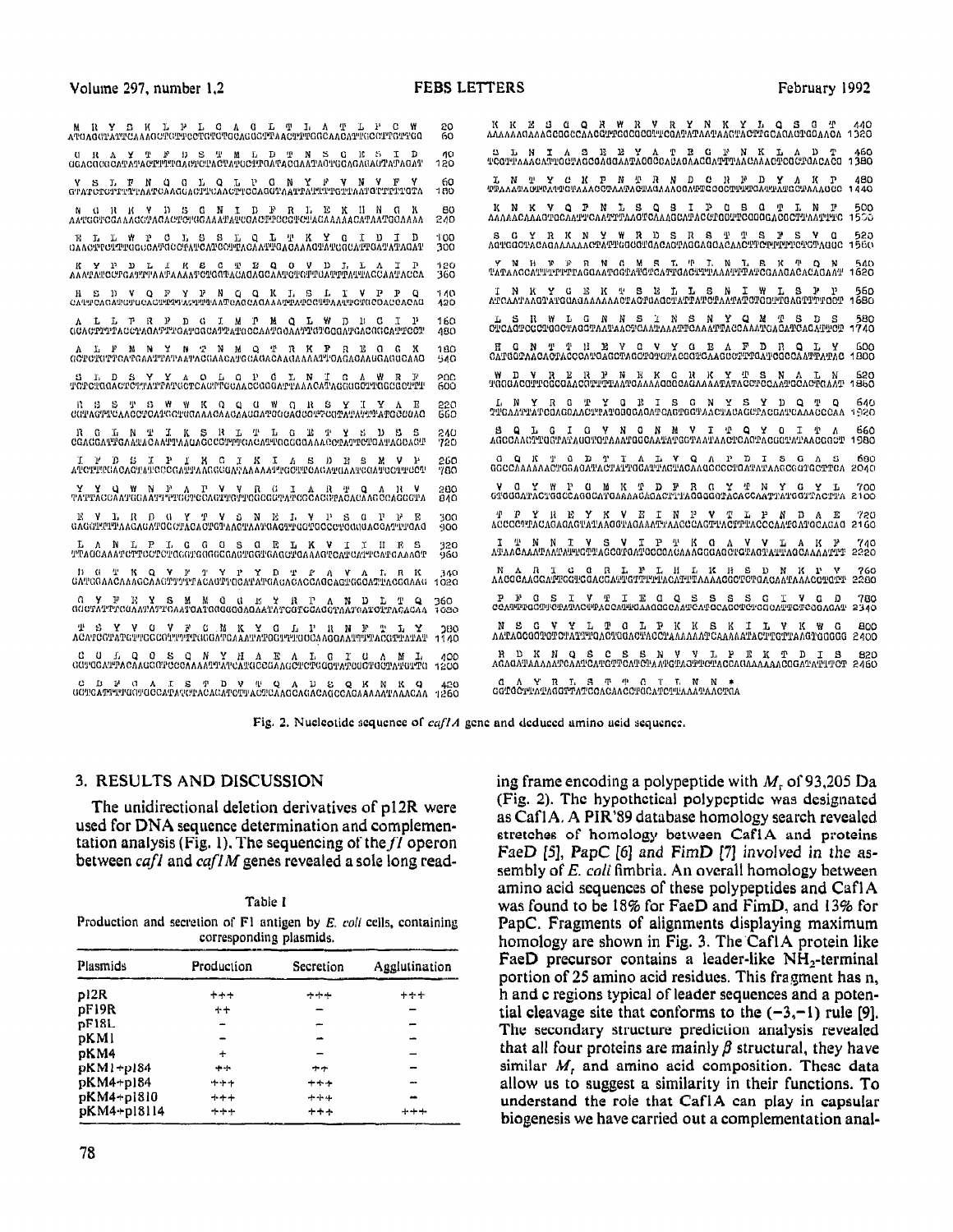| FIMD<br><b>FAED</b>         | CAF1A 127 $r_F \sqrt{Q} g L g L r \sqrt{P} g A L r F R F D G r M P g L W D D G I P A L F M N Y N F N g g T R g F R g G S N S$ 181<br>150 DVGQQRLNLTIPQAFMSNRARGYIPPELWDFGINAGLLNYNFSGNSVQNRIGGNS 204<br>PAPC 138 DrGAGVLRINMPQAMLEYSDATWLPPSRWDDGIPGLMLDYNLNGTVSRNYQGGDS 192<br>136 DV $srQsl_ALgIPQ$ $sdLv$ $snPeswD---WD$ $scr$ $sA$ $pr$ $vNYN_ANg$ $NT$ $gRN$ $sr$ $sa$ $r$ $g$ 186 |  |
|-----------------------------|-----------------------------------------------------------------------------------------------------------------------------------------------------------------------------------------------------------------------------------------------------------------------------------------------------------------------------------------------------------------------------------------|--|
| FIMD<br>PAPC<br><b>FAED</b> | CAF1A 182 LDSYYAQLQ PGLNIGAWR FRSST SWW 207<br>205 -HraY LNLQ SGLNIGAWRLR DATTWS 229 $-3.5^{\circ}10^{-26}$<br>193 -H $g$ F s rN $g$ T vG $g$ N LG pWRLR $g$ D $r$ $g$ $g$ S 217 $-1.4^{\circ}10^{-19}$<br>187 SADLKA------NIGEWUUSSSATAS 206 --2.1'10 <sup>-12</sup>                                                                                                                   |  |

|             | CAF1A 219 AER GLNTI SERLTLGETY SDSSIFDSIPISGIEIASDESMUP YYQNNFAPV VRGI 273                                                                                                                                                                                                                            |  |
|-------------|-------------------------------------------------------------------------------------------------------------------------------------------------------------------------------------------------------------------------------------------------------------------------------------------------------|--|
| FIMD        | 250 LER of recRSRLTLG pgYT g GDIFD gI NegGA gLASDD WMLP p gQRGFAPVI gGI 304                                                                                                                                                                                                                           |  |
| PAPC        | 239 L PRAI PRARA NLTLGE NNI NSDIF RS NSYTGASL ESDD RMLP PRLRGYAP OI TGI 294                                                                                                                                                                                                                           |  |
| <b>FAED</b> | 222 ATRAIRALSADLAVGET STGDSLLGSTGTYGVSLSRNNSMEPGNL-GYTPVFSGI 275                                                                                                                                                                                                                                      |  |
|             | CAF1A 274 ART $g$ ARV $gV$ $L$ $R$ $D$ GY $T$ $V$ $S$ NE $L$ VP $S$ GPF $E$ $L$ $A$ $N$ LPL 306                                                                                                                                                                                                       |  |
| FIMD        |                                                                                                                                                                                                                                                                                                       |  |
| PAPC        |                                                                                                                                                                                                                                                                                                       |  |
| <b>FAED</b> | 305 ARG $\pi$ A $gV$ $r$ $r$ $R$ $gGY$ $p$ $rY$ NS $rVP$ $pGPF$ $rI$ $nD$ $r \times n$ 337 - 4.7 <sup>2</sup> 10 <sup>-22</sup><br>295 A $E$ T $n$ ARV $vV$ $sQ$ $gGR$ $vLY$ $pSWPAGPFSI$ $gDL$ $pS$ 327 - 1.1 <sup>2</sup> 10 <sup>-9</sup><br>276 A $nG$ $p$ $sRV$ T $r$ $rQNGR$ $cL$ $s$ $sEWPPAG$ |  |
|             |                                                                                                                                                                                                                                                                                                       |  |
|             |                                                                                                                                                                                                                                                                                                       |  |

|             | CAF1A 703 YRE $\gamma$ gV $\epsilon$ I NP $\gamma$ TLP ND $\Delta$ E $\iota$ TN $\kappa$ rV $s$ V $\iota$ PT gGAVV $\iota$ AKF NAR $\iota$ G $\varsigma$ gRLFL $\iota$ ELK $\kappa$ $s$ DN 757 |
|-------------|------------------------------------------------------------------------------------------------------------------------------------------------------------------------------------------------|
| FIMD        | 751 YREN RVALDT NTLADNV DLDNAVANVVPT RGAIV RA EF EAR VGI ELLHTLTE-NN 804                                                                                                                       |
| <b>PAPC</b> | 713 YraNT ravD La aLPDDVE AT a sVV sa a LT gGAI GraKF svLKGKRLF a ILALADG 767                                                                                                                  |
| <b>FAED</b> | 697 YDWNTV TIDT GTLP L STELTN T SQRVVPT DRAVV WMPF DALK VKR YLL Q VK QRDG 751                                                                                                                  |
|             |                                                                                                                                                                                                |
|             | CAF1A 758 KPVPFG grVT rE G QS gSSGIV GDN g GVYL TG LP KK SKI LVKWG 800                                                                                                                         |
| FIMD        | 805 KP LPFGA MVTSES -S &SSGIVADNG &VYLSG MP LAGK v &VKWG 846 -2.3'10"30                                                                                                                        |
|             |                                                                                                                                                                                                |
| PAPC        | 768 $s_{R}$ PFGA SVTSE $s$ -GRELG NVAD EG <sub>E</sub> A WLSGV TPGETLSV NWD 809 -8.8 <sup>.</sup> 10 <sup>-14</sup><br>752 EFVP-GGTWARDS ENTPLGFVANNGVLMINTVDARGDITLGQC 793 $-4.4.10^{-11}$    |

Fig. 3. Alignment of the fragments of primary structures of the protein Cafl M of Y. *pestis* and FimD, PapC and FacD proteins of E. coli. Amino acid residues coinciding in lhe sequences compared are indicated by large letters. The probability of random coincidence was caimatcd by the method in ref. [S].

ysis. For this,  $caf1$ -gene-lacking but  $caf1M$ -containing deletion derivatives of  $p12R$  ( $p184$ ,  $p1810$  and  $p18114$ ) were used (Fig. 1). The  $cafIA$  gene was completely or partially removed from p12R yielding p1810 and p184, respectively; thus p184 encodes a truncated form of **Cafl A.** As shown in Table I, pKM4 and pKM1, containing only the  $caf$  gene under or without the control of promoter P<sub>bla</sub> respectively, do not determine the extracellular production of the Fl antigen. It is of interest that in both pKM4 and pKM1 the *cufl* gene is under the control of its own hypothetical promoter, but the Fl

synthesis is not observed until p184 or p1810 plasmids have been added. Introduction of  $p184$  and  $p1810$  into cells containing pKM4 not only increases the antigen production but also leads to its secretion. It is important that even pF19R does not confer on bacteria the capability to produce a considerable amount of extracellular antigen despite' the greater intracellular synthesis as compared to pKM4-containing cells. The question arises: what gene is responsible for the Fl antigen production and secretion? Since the induction takes place only after the addition of IPTG we searched for